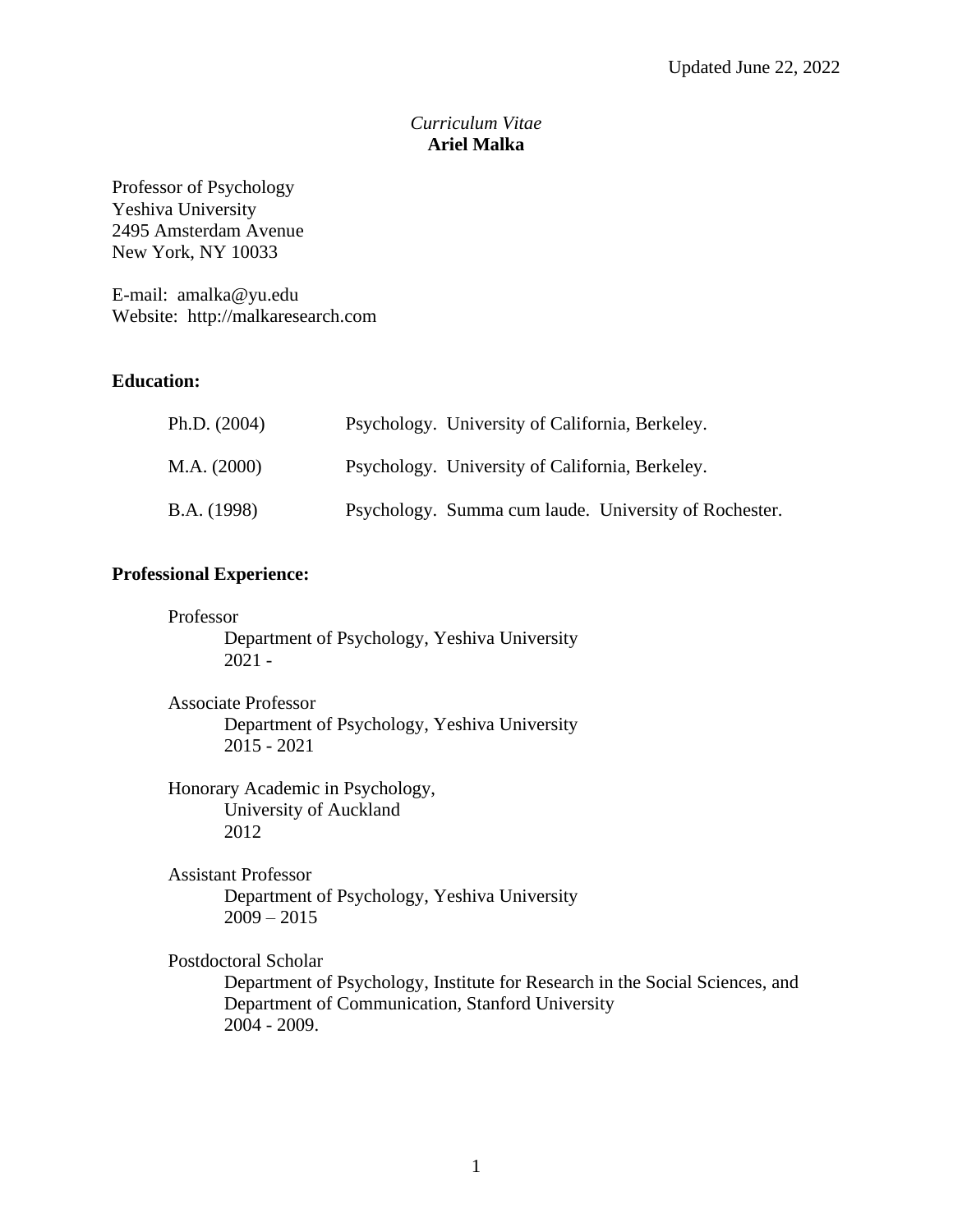### **Scholarly Publications:**

Malka, A., & Costello, T. H. (in press). Professed democracy support and openness to politically congenial authoritarian actions within the American public. *American Politics Research.*

Federico, C. M., & Malka, A. (in press). Ideology: The psychological and social foundations of belief systems. To appear in L. Huddy, D. Sears, J. Levy, & J. Jerit (Eds.), *Oxford Handbook of Political Psychology* (Third Edition).

Malka, A., & Adelman, M. (2022). Expressive survey responding: A closer look at the evidence and its implications for American democracy. *Perspectives on Politics*, 1-12. doi:10.1017/S1537592721004096

Malka, A. (2022). Religiosity and openness to authoritarian governance. In D. Osborne, & C. Sibley (Eds.) *Cambridge Handbook of Political Psychology* (pp. 284-297).

Bakker, B. N., Lelkes, Y., & Malka, A. (2021). Reconsidering the link between selfreported personality traits and political preferences. *American Political Science Review, 115*, 1482-1498.

Malka, A., Lelkes, Y., Bakker, B. N., & Spivack, E. (2020). Who is open to authoritarian governance within Western democracies? *Perspectives on Politics*, doi:10.1017/S1537592720002091.

Bakker, B. N., Lelkes, Y., & Malka, A.\* (2020). Understanding partisan cue receptivity: Tests of predictions from the bounded rationality and expressive utility perspectives. *The Journal of Politics, 82,* 1061-1077. \*Authorship listed alphabetically.

Malka, A. (2020). A closer look at the ideological structuring of political attitudes. In E. Borgida, C. M. Federico, & J. M. Miller (Eds.) *At the Forefront of Political Psychology: Essays in Honor of John L. Sullivan*. Routledge.

Malka, A., Lelkes, Y., & Soto, C. J. (2019). Are cultural and economic conservatism positively correlated? A large-scale cross-national test. *British Journal of Political Science, 49*, 1045-1069*.*

Federico, C. M., & Malka, A. (2018). The contingent, contextual nature of the relationship between needs for security and certainty and political preferences: Evidence and implications. *Advances in Political Psychology, 39*, 3-48.

Malka, A., Lelkes, Y., & Holzer, N.  $(2017)$ . Rethinking the rigidity of the right model: Three suboptimal methodological practices and their implications. In J. T. Crawford, & L. Jussim (Eds.) *Frontiers of Social Psychology: Politics of Social Psychology* (pp. 116-135). Psychology Press: New York.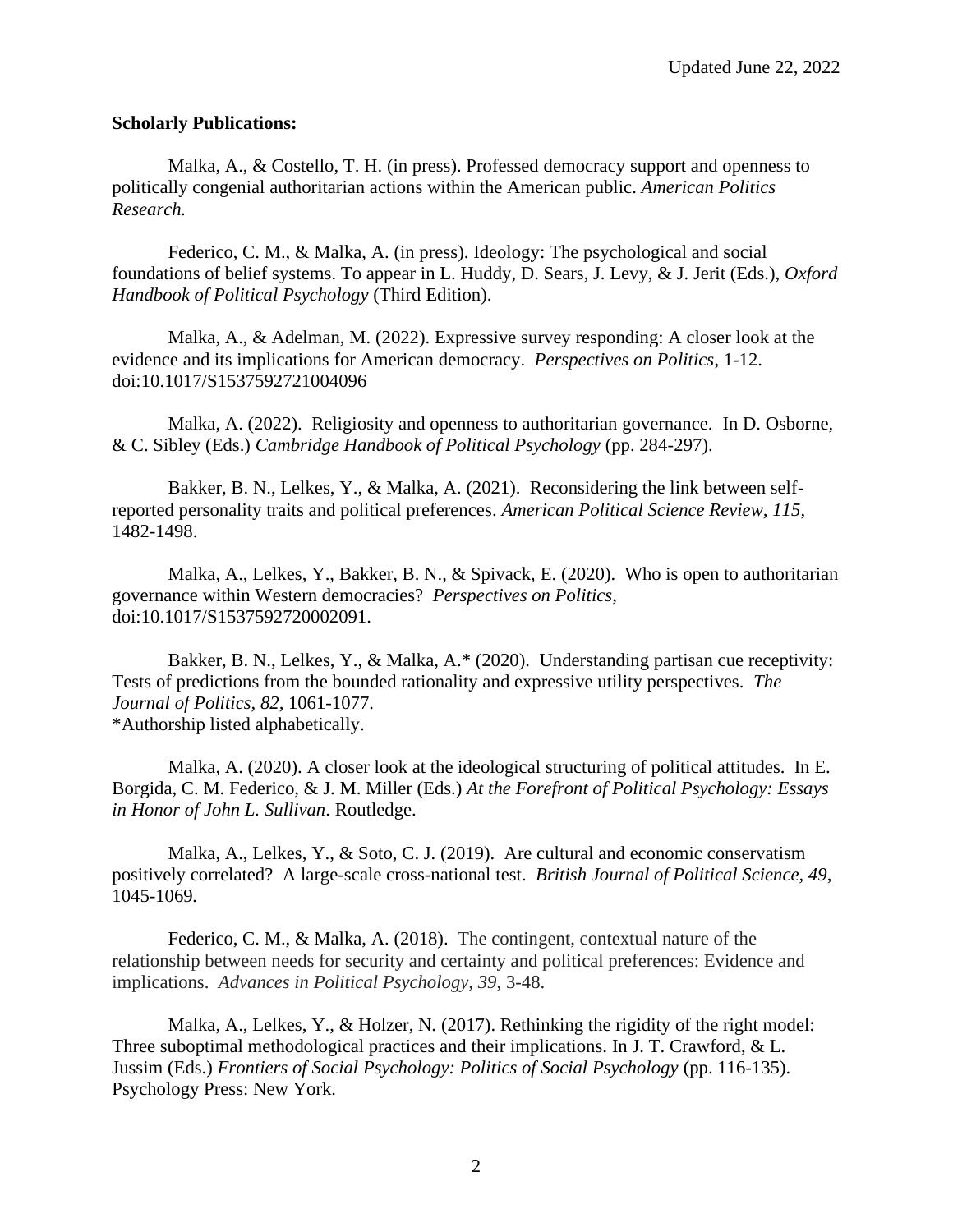### **Scholarly Publications (continued):**

Malka, A., Osborne, D., Soto, C. J., Greaves, L., Sibley, C., & Lelkes, Y. (2016). Binding moral foundations and the narrowing of ideological conflict to the traditional morality domain. Personality and Social Psychology Bulletin, 42, 1243-1257.

Lelkes, Y., Malka, A., & Sheets, P. (2016). Democratic like us? Political orientation and the effect of making democracy salient on anti-Israel attitude. *Journal of Experimental Political Science, 3*, 97-107.

Malka, A., & Soto, C. J. (2015). Rigidity of the economic right? Menu-independent and menu-dependent influences of psychological dispositions on political attitudes. *Current Directions in Psychological Science, 24*, 137-142*.*

Malka, A. (2014). Receptivity to political cues. In M. Gibbons, D. Coole, E. Ellis, & K. Ferguson (Eds.) *The Encyclopedia of Political Thought.* Wiley-Blackwell.

Malka, A., & Soto, C. J. (2014). How encompassing is the effect of negativity bias on political conservatism? [Commentary] *Behavioral and Brain Sciences, 37,* 320-321.

Malka, A., Soto, C. J., Inzlicht, M., & Lelkes, Y. (2014). Do needs for security and certainty predict cultural and economic conservatism? A cross-national analysis. *Journal of Personality and Social Psychology, 106,* 1031-1051.

Malka, A. (2014). Political culture and democracy. In A. B. Cohen (Ed.), *Culture Reexamined: Broadening our Understanding of Social and Evolutionary Influences* (pp. 129- 153). Washington, D.C.: American Psychological Association.

Malka, A. (2013). Religion and domestic political attitudes around the world. In V. Saroglou (Ed.), *Religion, Personality, and Social Behavior* (pp. 230-254). New York: Taylor & Francis.

Malka, A., Lelkes, Y., Srivastava, S., Cohen, A. B., & Miller, D. T. (2012). The association of religiosity and political conservatism: The role of political engagement. *Political Psychology, 33*, 275-299

Malka, A., & Soto, C. J. (2011). The conflicting influences of religiosity on attitude toward torture. *Personality and Social Psychology Bulletin, 37,* 1091-1103.

Malka, A., Soto, C. J., Cohen, A. B., & Miller, D. T. (2011). Religiosity and social welfare: Competing influences of cultural conservatism and prosocial value orientation. *Journal of Personality, 79,* 763-792.

Malka, A., & Lelkes, Y. (2010). More than ideology: Conservative-liberal identity and receptivity to political cues. *Social Justice Research, 23*, 156-188.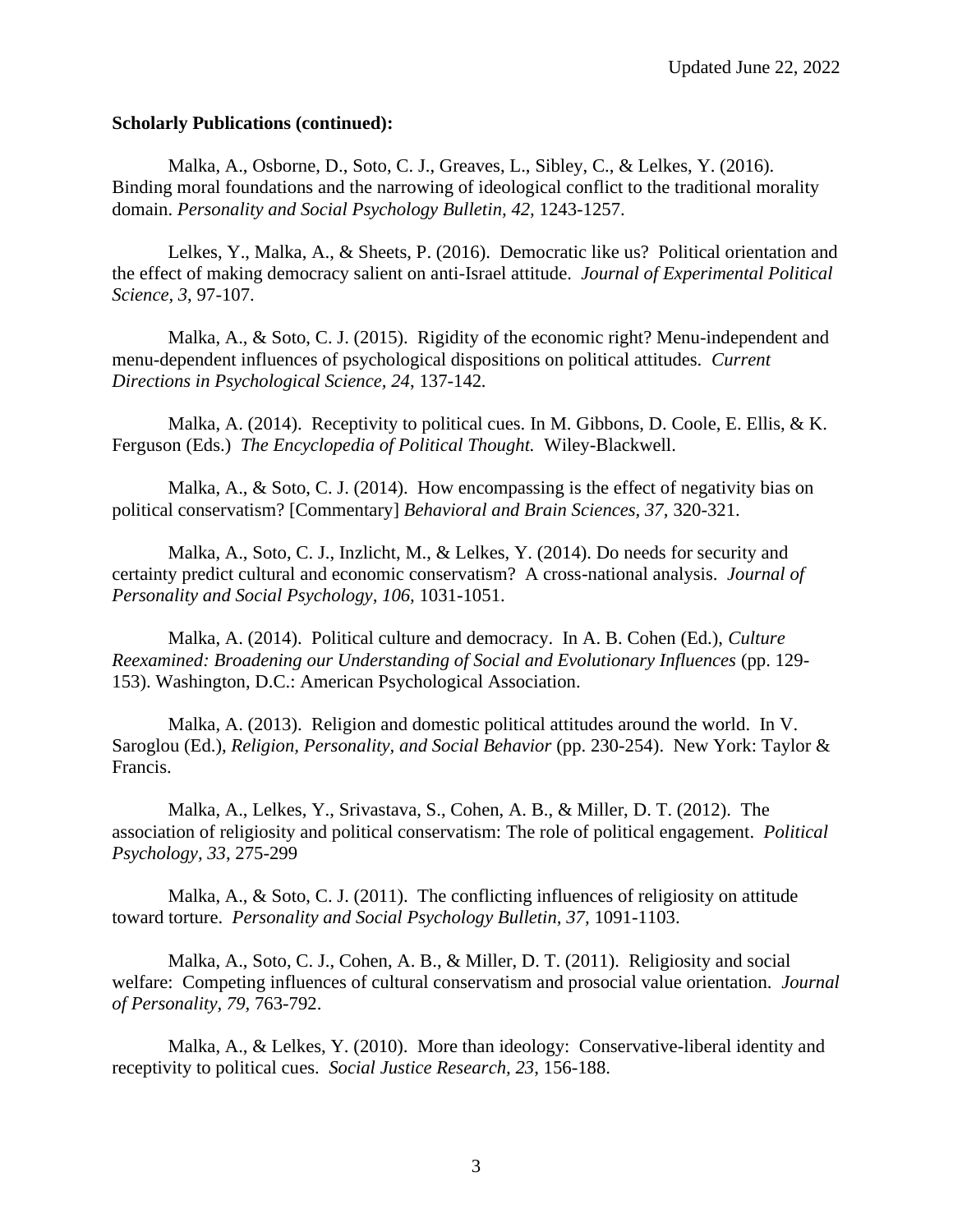### **Scholarly Publications (continued):**

Malka, A., Krosnick, J. A., & Langer, G. (2009). The association of knowledge with concern about global warming: Trusted information sources shape public thinking. *Risk Analysis, 29,* 633-647.

Cohen, A. B., Malka, A., Hill, E. D., Thoemmes, F., Hill, P. C., & Sundie, J. M. (2009). Race as a moderator of the relation between religiosity and political alignment. *Personality and Social Psychology Bulletin, 35,* 271-282.

Malka, A., & Miller, D. T. (2007). Political-economic values and the relationship between socio-economic status and self-esteem. *Journal of Personality, 75*, 25-41.

Cohen, A. B., Malka, A., Rozin, P., & Cherfas, L. (2006). Religion and unforgivable offenses. *Journal of Personality, 74*, 85-117.

Malka, A., & Covington, M. V. (2005). Perceiving school performance as instrumental to future goal attainment: Effects on graded performance. *Contemporary Educational Psychology, 30*, 60-80.

Malka, A., & Chatman, J. A. (2003). Intrinsic and extrinsic work orientations as moderators of the effect of annual income on subjective well-being: A longitudinal study. *Personality and Social Psychology Bulletin, 29*, 737-746.

## **News Media and Other Publications:**

Malka, A., & Federico, C. M. (2020). If Trump tried to steal the election, would enough Americans support him? *Washington Post: The Monkey Cage.* 

Federico, C. M., Johnston, C. D., Lavine, H., Lelkes, Y., Malka, A., & Soto, C. J. (2020). Will the coronavirus make conservatives love government spending? *Washington Post: The Monkey Cage.* 

Malka, A., & Lelkes, Y. (2017). In a new poll, half of Republicans say they would support postponing the 2020 election if Trump proposed it. *Washington Post: The Monkey Cage.* 

Malka, A., & Inzlicht, M. (2015). The paradox of the free market liberal. *New York Times*.

Malka, A. (2012). Are religious Americans always conservative? *Foxnews.com.*

Krosnick, J. A., Malka, A., & Yeager, D. S. (2009). State of the nation: Getting warmer. *Boston Review.*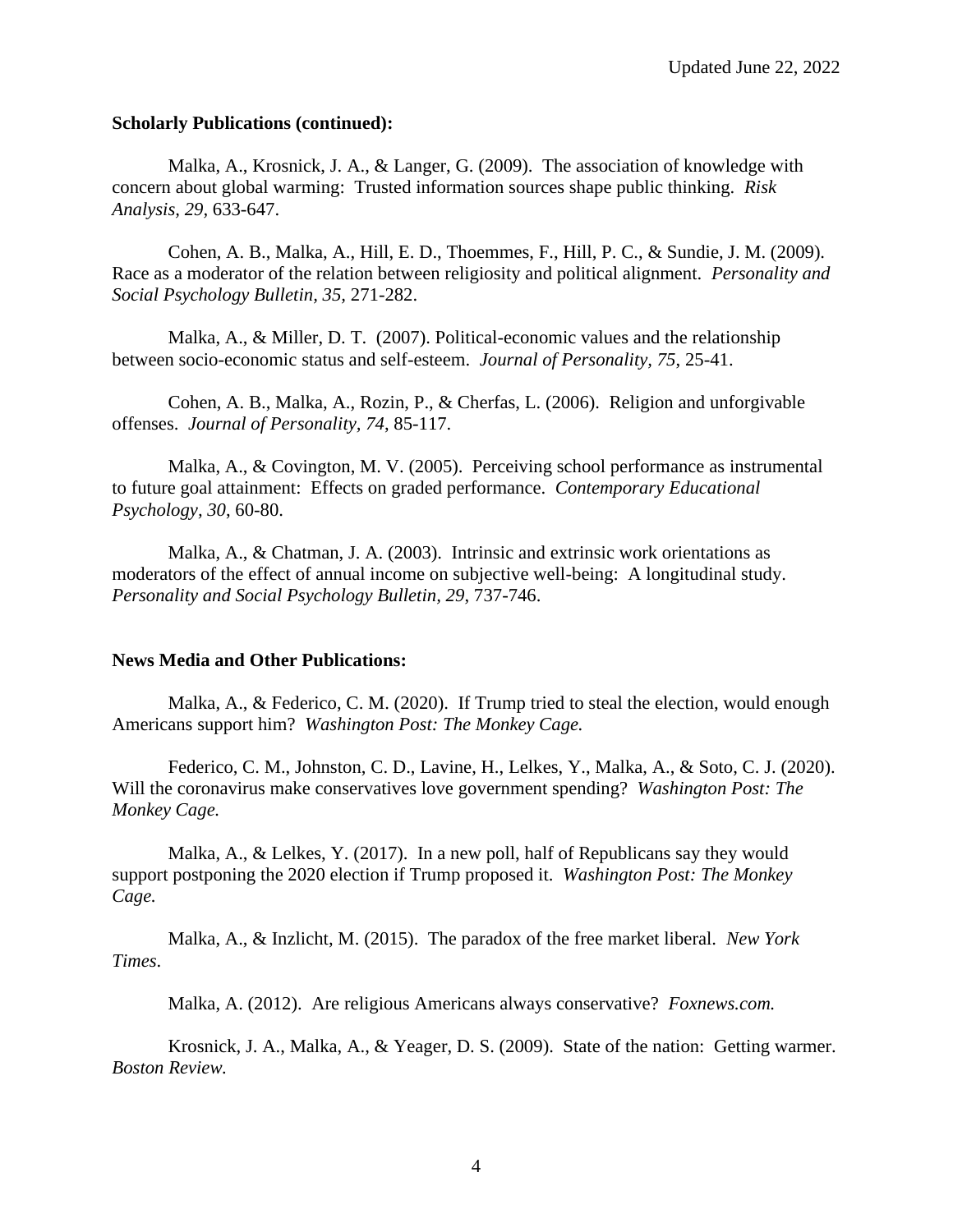#### **News Media and Other Publications (continued):**

Malka, A, Krosnick, J. A., Debell, M., Pasek, J., & Schneider, D. (2009). Featuring skeptics in news media stories about global warming reduces public beliefs in the seriousness of global warming. *Woods Institute for the Environment, Stanford University*.

### **Conference Talks (Peer-reviewed and Invited):**

Malka A. (2019, July). Openness to authoritarian governance within Western democracies: The roles of cultural conservatism and the protection-based attitude configuration. Paper presented at the annual meeting of the *International Society for Political Psychology*, Lisbon, Portugal.

Malka A. (2019, July). Reconsidering the rigidity of the right model. Paper presented at the annual meeting of the *International Society for Political Psychology*, Lisbon, Portugal.

Malka, A. (2019, March). Rigidity of the economic right? Menu-independent and menudependent influences of psychological dispositions on political attitudes. Paper presented at the annual meet of the *International Convention of Psychological Science*, Paris, France.

Malka, A., Lelkes, Y., & Soto, C. J. (2017, June). Right vs. left, or protection vs. freedom? Political attitude organization among mass publics around the world. Paper presented at the annual meeting of the *International Society for Political Psychology*, Edinburgh, Scotland.

Malka, A., Lelkes, Y., & Soto, C. J. (2017, January). Cross-national differences in political attitude structure: On the prevalence of protection vs. freedom attitude organization. Paper presented at the annual meeting of the *Society for Personality and Social Psychology*, San Antonio, Texas.

Malka, A., Soto, C. J., Inzlicht, M., & Lelkes, Y. (2016, January). Rigidity of the economic right? A large-scale cross-national study. Paper presented at the annual meeting of the *Society for Personality and Social Psychology*, San Diego, California.

Malka, A., Lelkes, Y., & Soto, C. J. (2016, July). Are cultural and economic conservatism positively correlated? A large-scale cross-national test. Paper presented at the annual meeting of the *International Society for Political Psychology*, Warsaw, Poland.

Malka, A., Soto, C. J., Inzlicht, M., & Lelkes, Y. (2014, July). Do needs for security and certainty predict cultural and economic conservatism? A cross-national analysis. Paper presented at the annual meeting of the *International Society for Political Psychology*, Rome, Italy.

Malka, A., Soto, C. J., Inzlicht, M., & Lelkes, Y. (2014, February). Dispositional predictors of cultural and economic conservatism: The role of political discourse. Paper presented at the Political Psychology Pre-Conference of the annual meeting of the *Society for Personality and Social Psychology*, Austin, Texas.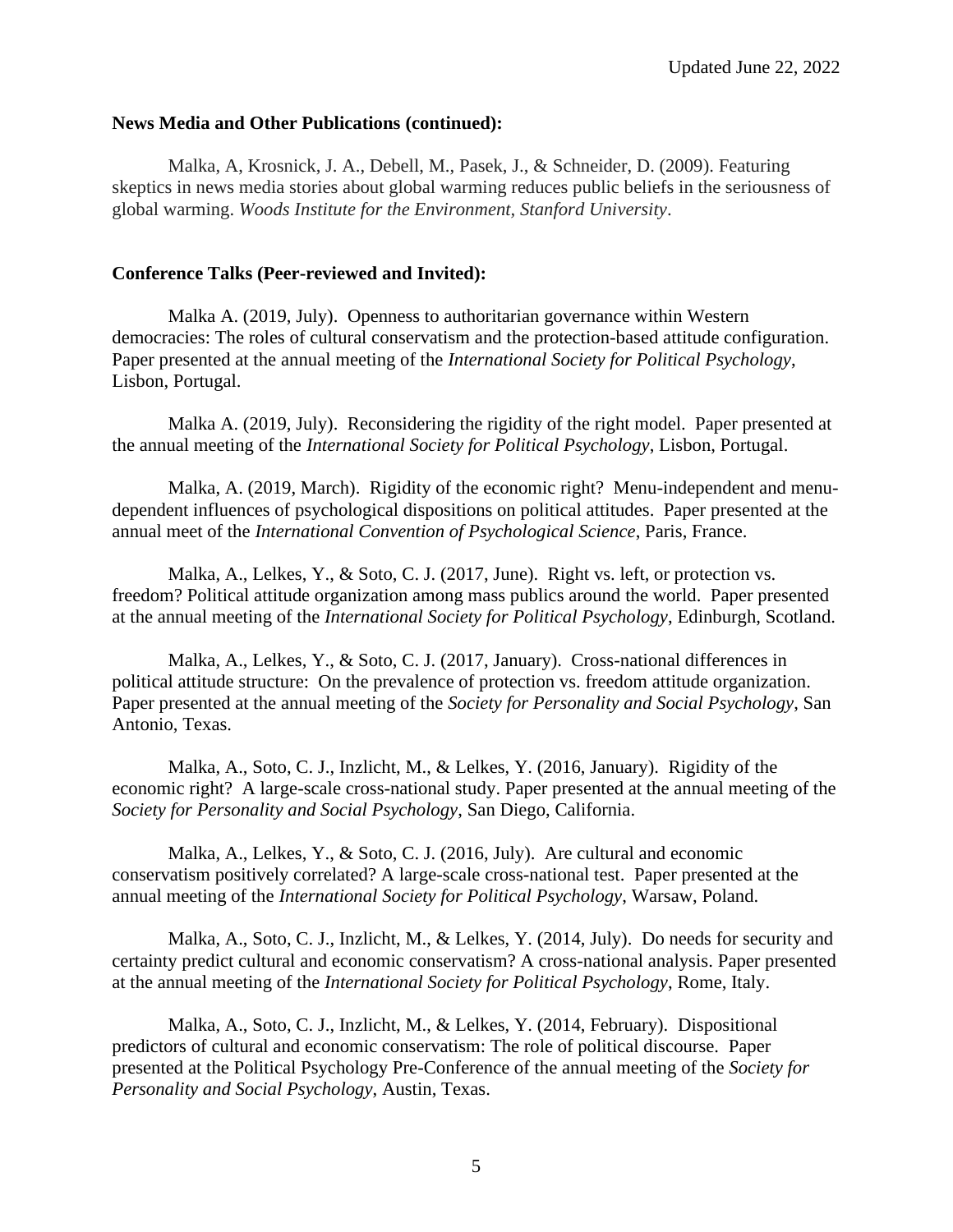### **Conference Talks (continued):**

Malka, A., Soto, C. J., Inzlicht, M., & Lelkes, Y. (2013, September). Do needs for security and certainty predict cultural and economic conservatism? A cross-national analysis. Paper presented at the annual meeting of the *Society for Experimental Social Psychology*, Berkeley, California.

Malka, A., Soto, C. J., Inzlicht, M., & Lelkes, Y. (2013, January). The psychological origins of cultural and economic political attitudes: A cross-national analysis. Paper presented at the annual meeting of the *Society for Personality and Social Psychology*, New Orleans, Louisiana. (Presented in both the Cultural Psychology Pre-Conference and a symposium session).

Malka, A. (2012, May). Faith and politics around the world: A cross-national study of the relation between religiosity and political attitudes. Paper presented at the annual meeting of the *American Association for Public Opinion Research,* Orlando, Florida.

Malka, A. (2011, July). Religiosity and political conservatism: Organic or discursively driven influence? Paper presented at the annual meeting of the *International Society for Political Psychology*, Istanbul, Turkey.

Malka, A. (2011, January). Religiosity and political conservatism: Organic or discursively driven influence? Paper presented at the annual meeting of the *Society for Personality and Social Psychology*, San Antonio, Texas.

Malka, A. (2010, June). Religiosity and opposition to torture: The counteractive role of political engagement. Paper presented at the annual meeting of the *Society for the Psychological Study of Social Issues,* New Orleans, Louisiana.

Malka, A., Lelkes, Y., & Cohen, A. B. (2010, January). Religiosity and support of violent policies: The indispensable role of political engagement. Paper presented at the annual meeting of the *Society for Personality and Social Psychology*, Las Vegas, Nevada.

Malka, A., Krosnick, J. A., Debell, M., Ackermann, A., Sakshaug, J., Tourangeau, R., & Turakhia, C. (2009, May). A comparison of attitudinal and social judgment processes across the FFRISP and the General Social Survey. Paper presented at the annual meeting of the *American Association for Public Opinion Research*, Hollywood, Florida.

Malka, A., & Krosnick, J. A. (2009, February). Conservative-liberal self-label and responsiveness to ideological cues. Paper presented at the annual meeting of the *Society for Personality and Social Psychology*, Tampa, Florida.

Malka, A., & Miller, D. T. (2007, July). Religiosity and social welfare policy preferences among white Americans, 2000-2004. Paper presented at the annual meeting of the *International Society of Political Psychology*, Portland, Oregon.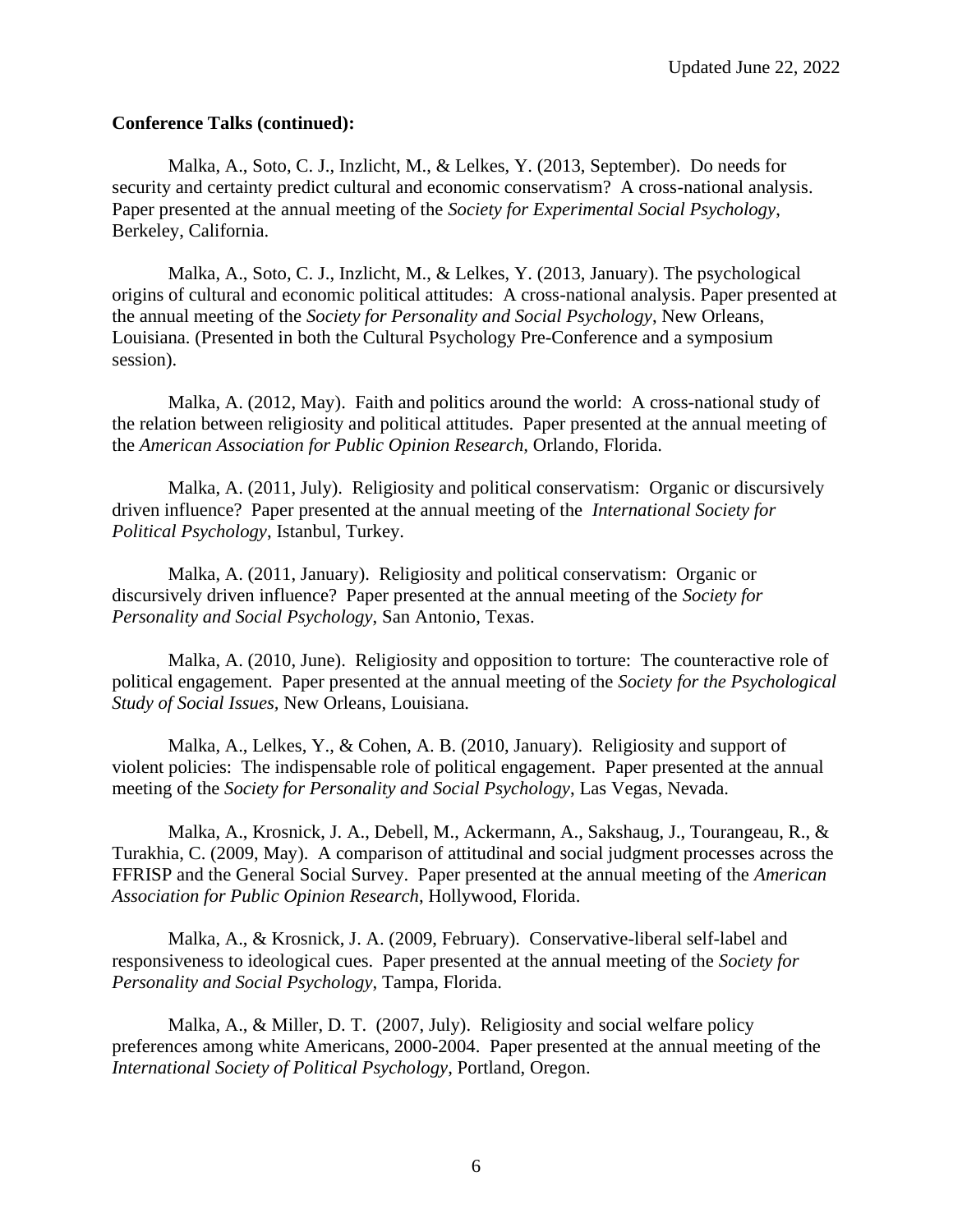## **Peer –Reviewed Conference Panels (Chaired):**

Malka, A. (2019, July). Public opinion and threats to democracy. *International Society for Political Psychology*, Lisbon, Portugal.

Malka, A., & Lavine, H. (2017, June). The origins and consequences of political ideology: On the necessity of distinguishing socio-cultural and economic political attitudes. *International Society for Political Psychology*, Edinburgh, Scotland.

Malka, A.,  $\&$  Crawford, J. (2016, January). What is wrong with the rigidity of the right model? *Society for Personality and Social Psychology*, San Diego, California.

Malka, A. (2016, July). The shaping of political ideology. The interaction of dispositions and information environment. *International Society for Political Psychology*, Warsaw, Poland.

Malka, A. (2014, July). Psychological dispositions and the organization of political attitudes beyond the right vs. left dimension. *International Society for Political Psychology*, Rome, Italy.

Malka, A. (2013, September). Psychological dispositions and the organization of political attitudes beyond the right vs. left dimension. *Society for Experimental Social Psychology*, Berkeley, California.

Malka, A., & Cohen, A. B. (2010, January). Religion and support of violence against the outgroup. *Society for Personality and Social Psychology*, Las Vegas, Nevada.

## **Honors and Awards:**

- Faculty Research Fund Award. "Experiments on Democracy Attitudes and Survey Measurement". Yeshiva University (2022).
- Faculty Research Fund Award. "Survey experiments on Democracy Attitudes and Question Format". Yeshiva University (2020).
- Top Paper Award, Political Communication Division of the International Communication Association, for the paper, "An expressive utility account of partisan cue receptivity: Cognitive resources in the service of identity expression" with Bert Bakker and Yphtach Lelkes (2019).

Norwegian Citizens Panel award to fund survey experiment (2014).

Chelst Grant. Yeshiva University (2012).

Time-Sharing Experiments for the Social Sciences (TESS) award to fund survey experiment (2007).